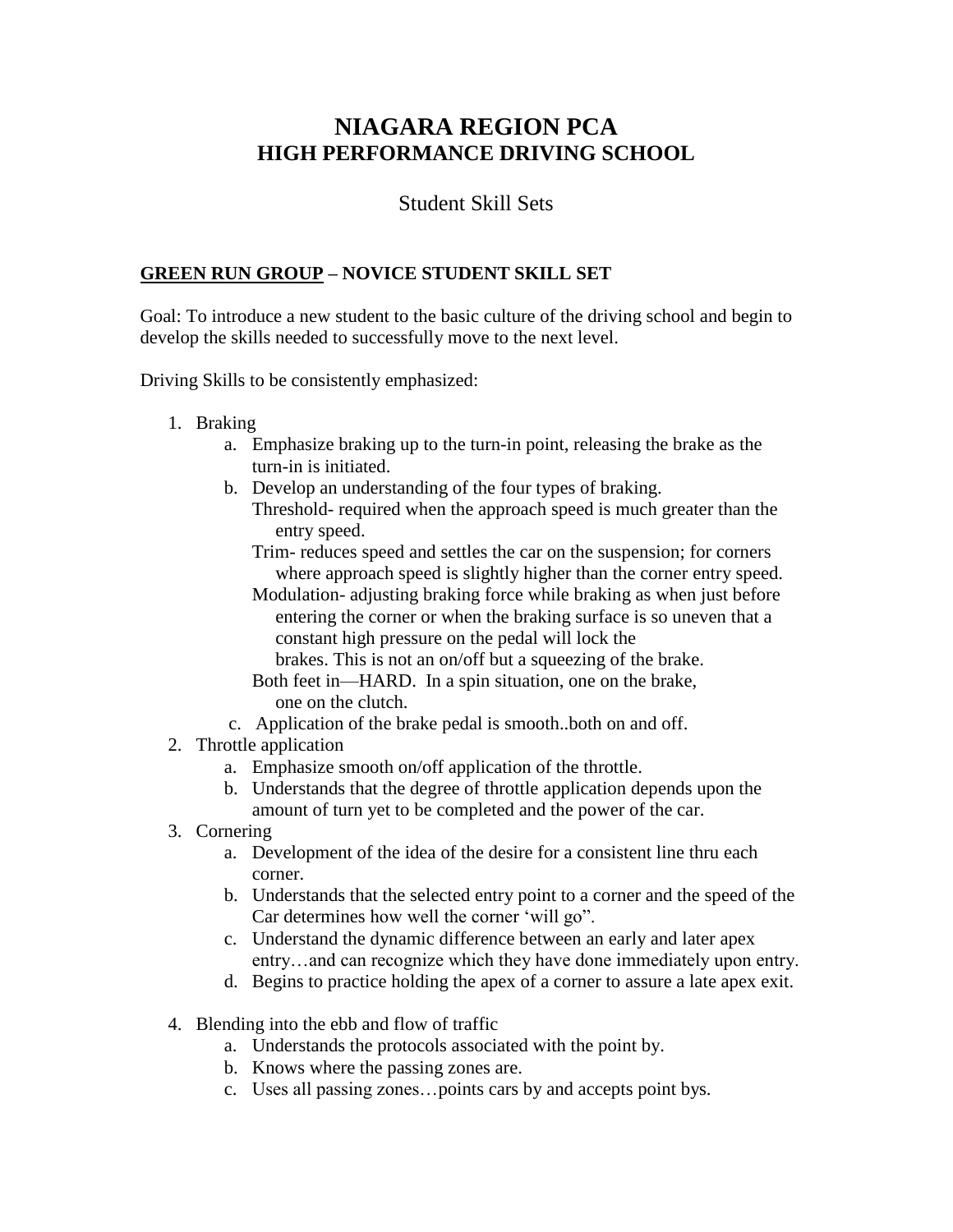- d. Knows when there are faster cars coming up and plans ahead to point them by.
- e. Knows where all the flag stations are and *what the flags mean*.
- f. Understands that in all cases, good judgment must be exercised.
- g. Understands and practices the concept of "my brothers keeper" when on track

On-Track Driving Protocols

- 1. All passing is done with a point-by.
- 2. There will be passing on every designated straight.
- 3. All point-bys will be given with sufficient time for the passing car to get back online before turning into the corner.

## **WHITE RUN GROUP – INTERMEDIATE STUDENT SKILL SET**

- 1. Braking
	- a. Consistently brakes up to the entry to the corner. Reduces brake pedal pressure as the car slows and gets near the turn-in point of a corner. Practices braking later for corners and maintaining some braking into the first quarter to third of a corner. Recognizes that, at the limit, as the car is asked to do more turning it has to do less braking.
	- b. Uses appropriate braking techniques depending on the amount of speed reduction necessary, the braking surface's condition and it's gradient.
	- c. Brakes right up to the apex of a corner when making a late pass. Recognizes that the braking zone of any corner can extend right up to the apex of the corner. Extending the braking zone into the corner is best accomplished with an early entrance to a corner….such as when making a late pass.
- 2. Throttle application
	- a. Practices smooth application of throttle…both on and off. Application should always be smooth and progressive. Even the release of throttle should be seamless…no jerking of the car.
	- b. When cornering upon exit, unwinds the wheel as throttle is applied, uses the entire track.
	- c. Understands the concept of being able to re-distribute the car's weight in a corner front to rear using the throttle and how that helps to balance a car.
	- d. All students should be practicing and becoming proficient in heel-and-toe shifting….
	- c. Understands and practices….the higher the horsepower..the straighter the the steering wheel needs to be before the throttle is fully depressed.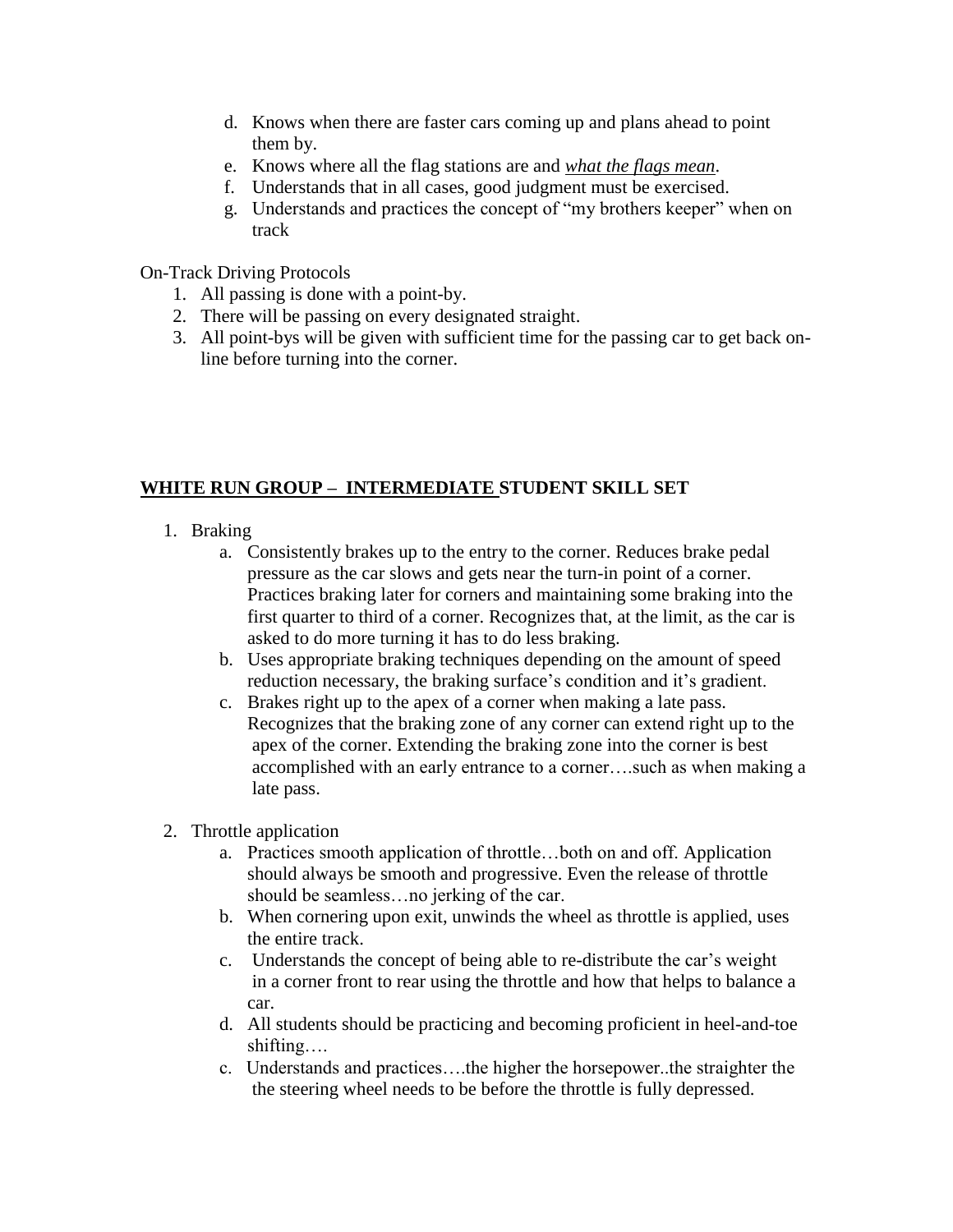### 3. Cornering

- a. Utilizes the brake to redistribute weight to the front end of the car so as to help the car turn better into a corner.
- b. Immediately recognizes an early entry into a corner and knows how to make adjustment by holding the apex longer and delaying throttle application.
- c. Practices off-line entries into corners. Comfortable being off-line.
- d. Practices early entries into selected corners carrying more speed and reducing speed by extending the brake zone into the apex of the corner. Dynamically, this means the slowest part of the corner comes at the apex. The apex must be held longer to change the early entry into a late exit. With this type of corner there can be no throttle application until the car is beginning to exit the apex.
- e. Knows how to give and take late point-bys.
- f. Drives consistent lines thru all corners
- 4. Blending into the ebb and flow of traffic.
	- a. Is always aware of all conditions on track
	- b. Gives and takes late passing signals in all corners with confidence.
	- c. Is able to anticipate well in advance…sees everything.
	- d. Is always aware of cars coming up from behind and gives timely passing signals.

### On-track Driving Protocols

- 1. All passing done with a point-by.
- 2. Utilizes all passing zones.
- 3. Offers late passing signals whenever appropriate.
- 4. When giving a late point-by, maintains the normal line into a corner but reduces speed as necessary to accommodate the passing car.
- 5. When taking a late point-by, never tries to come back on-line before the turn.

### **BLACK RUN GROUP – SKILLS OF AN ADVANCED RUN GROUP STUDENT**

#### **BRAKING**

- a. Uses brakes smoothly, consistently with appropriate application
- b. Brakes right up to and into the corner to enhance turn-in.
- c. Trail brakes up to the apex of a corner for the purpose of extending the braking zone, making a late pass or balancing the car in a corner.

#### THROTTLE APPLICATION

- a. uses the throttle to balance the car throughout the corner
- b. reduces the view of the throttle as an on/off switch